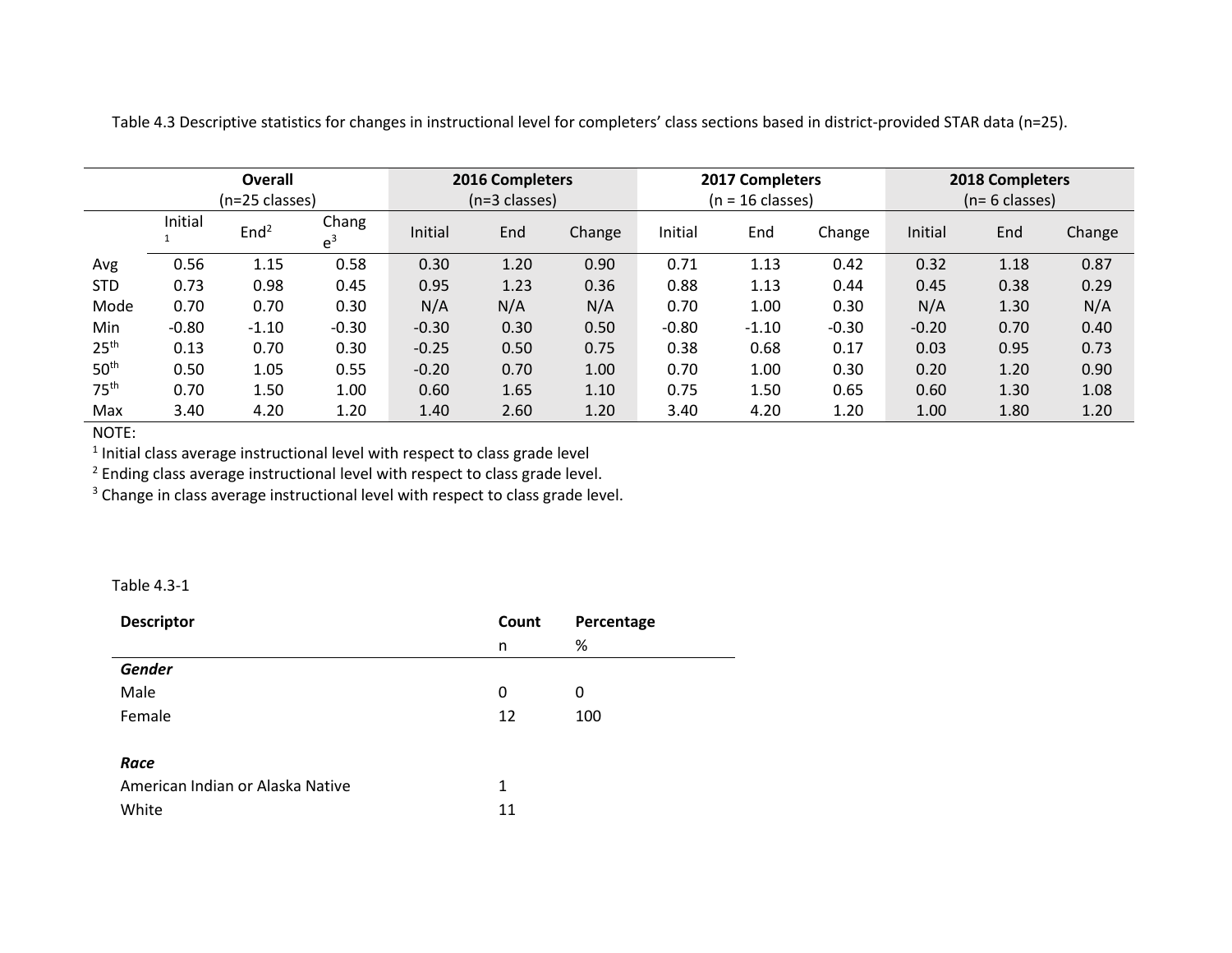### *Ethnicity*

| Hispanic or Latino     |    |
|------------------------|----|
| Not Hispanic or Latino | 13 |

## *Certification Program Area*

| <b>Early Childhood Education</b> |  |
|----------------------------------|--|
| <b>Elementary Education</b>      |  |
| Secondary Education, English     |  |

#### *Year Graduated*

| 2016 | <u>ว</u><br>د |
|------|---------------|
| 2017 | b             |
| 2018 |               |

#### *Teaching Assignment*

| Kindergarten    |               |
|-----------------|---------------|
| 1 <sup>st</sup> |               |
| 2 <sup>nd</sup> | 3             |
| 3 <sup>rd</sup> | $\mathcal{L}$ |
| 4 <sup>th</sup> | 3             |
| 5 <sup>th</sup> | $\mathcal{P}$ |
| 6 <sup>th</sup> | $\mathcal{D}$ |